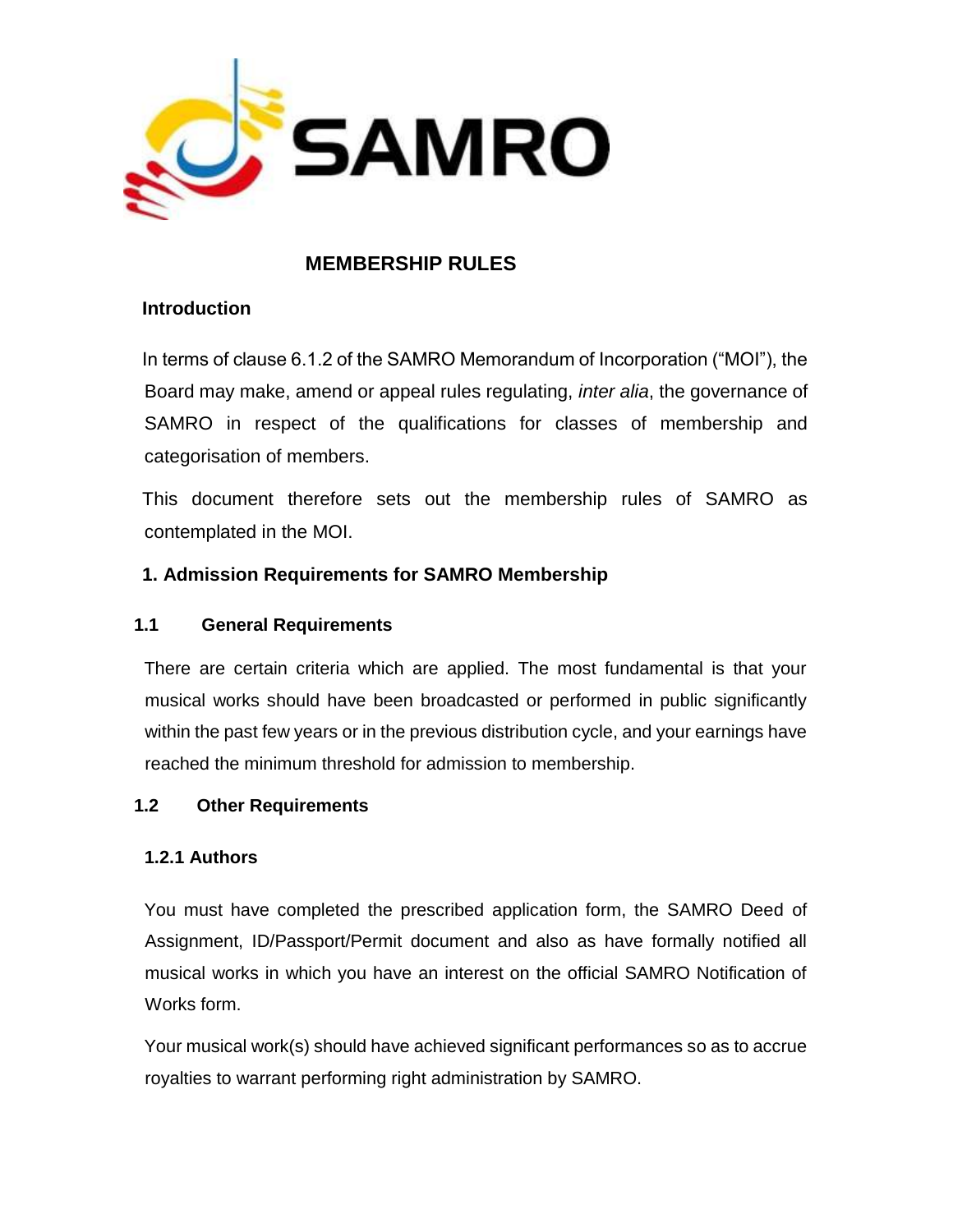### **1.2.2 Publishers**

You must be registered with the Companies and Intellectual Property Commission ("the CIPC"). The publisher must have applied for SAMRO membership by completing the prescribed application form, and the SAMRO Deed of Assignment. Copies of the deeds of assignments between the Publisher and their authors/composers, ID/Passport/Permit for the director(s) as well as the company CK must be supplied to SAMRO. If the publisher is administered locally, an admin agreement must be supplied together with the admin agreement form. In the case of representation of foreign works, copies of the sub-publishing agreements must accompany the application documentation.

### **2. Classes / Categories of Membership**

SAMRO has two classes of Members, voting Members and non-voting Members.

Performing Rights members are categorised into Associate Members and Full Members. In addition to this, Membership is also categorised in respect of those Members that are:

- Authors;
- Author's Heirs; and
- Publishers;

### **2.1 Associate Membership**

### **2.1.1 Authors**

To become an Associate Member, you must have earned at least R100-00 (one hundred Rand) in royalties within the 3 (three) preceding years.

You must also comply with the requirements as set out in item 1 above.

### **2.1.2 Publishers**

To become an Associate Member, you must have earned at least R1000-00 (one thousand Rand) in royalties within the 3 (three) preceding years.

You must also comply with the requirements as set out in item 1 above.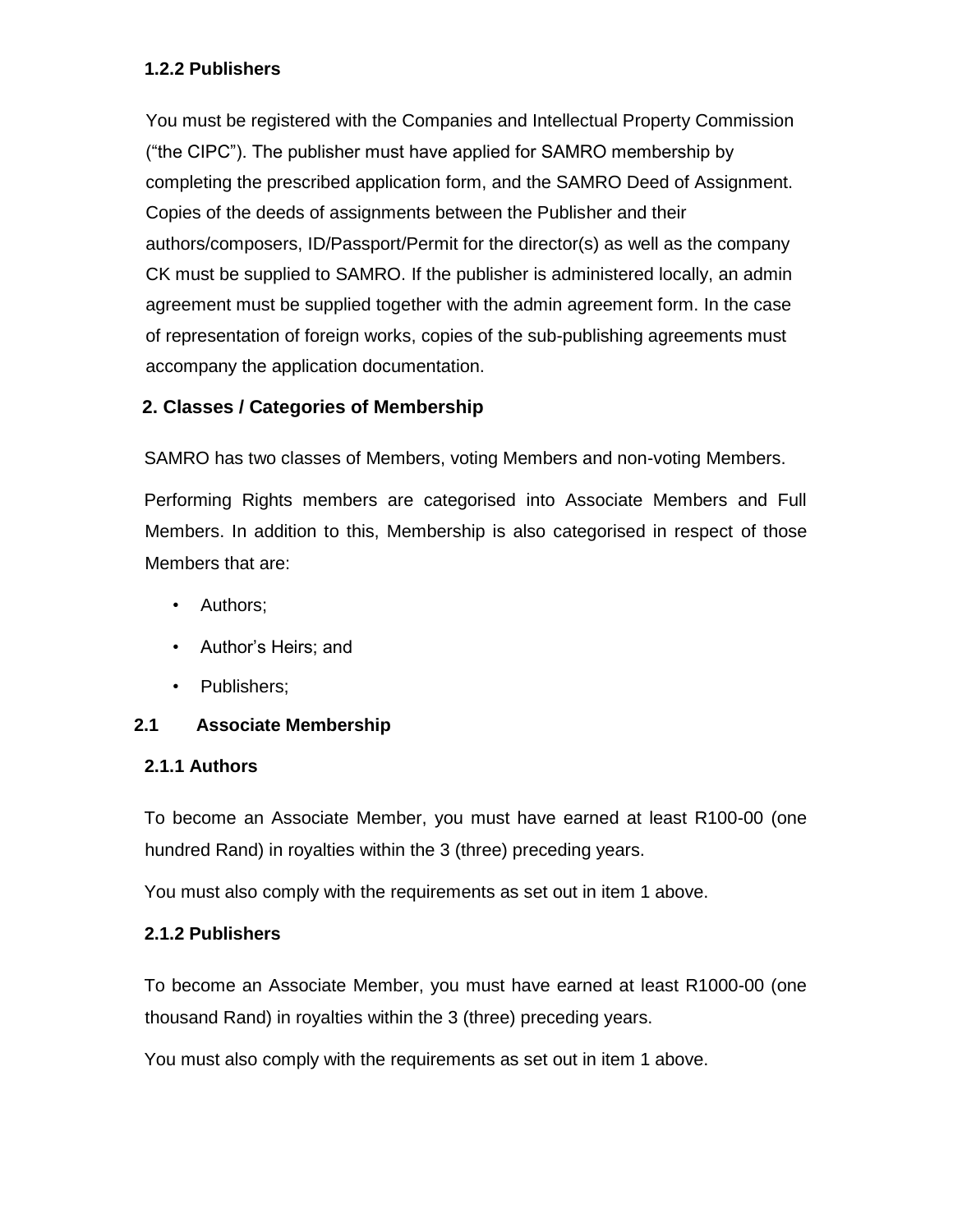### **2.1.3 Your rights as an Associate Member**:

- You participate fully in royalty distributions;
- You participate in GORP distributions irrespective of royalty earnings in the previous distribution;
- You participate proportionally in GORP allocation in addition to the preallocation;
- You will receive the SAMRO Directors and Financial reports each year as well as regular correspondence;
- You have the right to attend and vote at General Meetings;
- You will have one vote on a show of hands or, on a poll, one vote for every Rand of South African royalties earned attributable to works of South African origin in the immediately preceding distribution, subject to a maximum of 2% of the total votes.

### **2.2 Full Membership**

For an Associate to become a Full member, the following point system will be used:

## **2.2.1 The following point system, for the number of active years, shall be used for an associate AUTHOR member of SAMRO to become a full author member:**

- *A minimum of 5 active years of membership shall qualify a member for 10 points.*
- *A minimum of 10 active years of membership shall qualify a member for 15 points.*
- *A minimum of 15 active years of membership shall qualify a member for 20 points.*
- *A minimum of 20 active years of membership shall qualify a member for 30 points.*
- **2.2.2 The following point system, for the number of active years, shall be used for an associate PUBLISHER member of SAMRO to become a full publisher member:**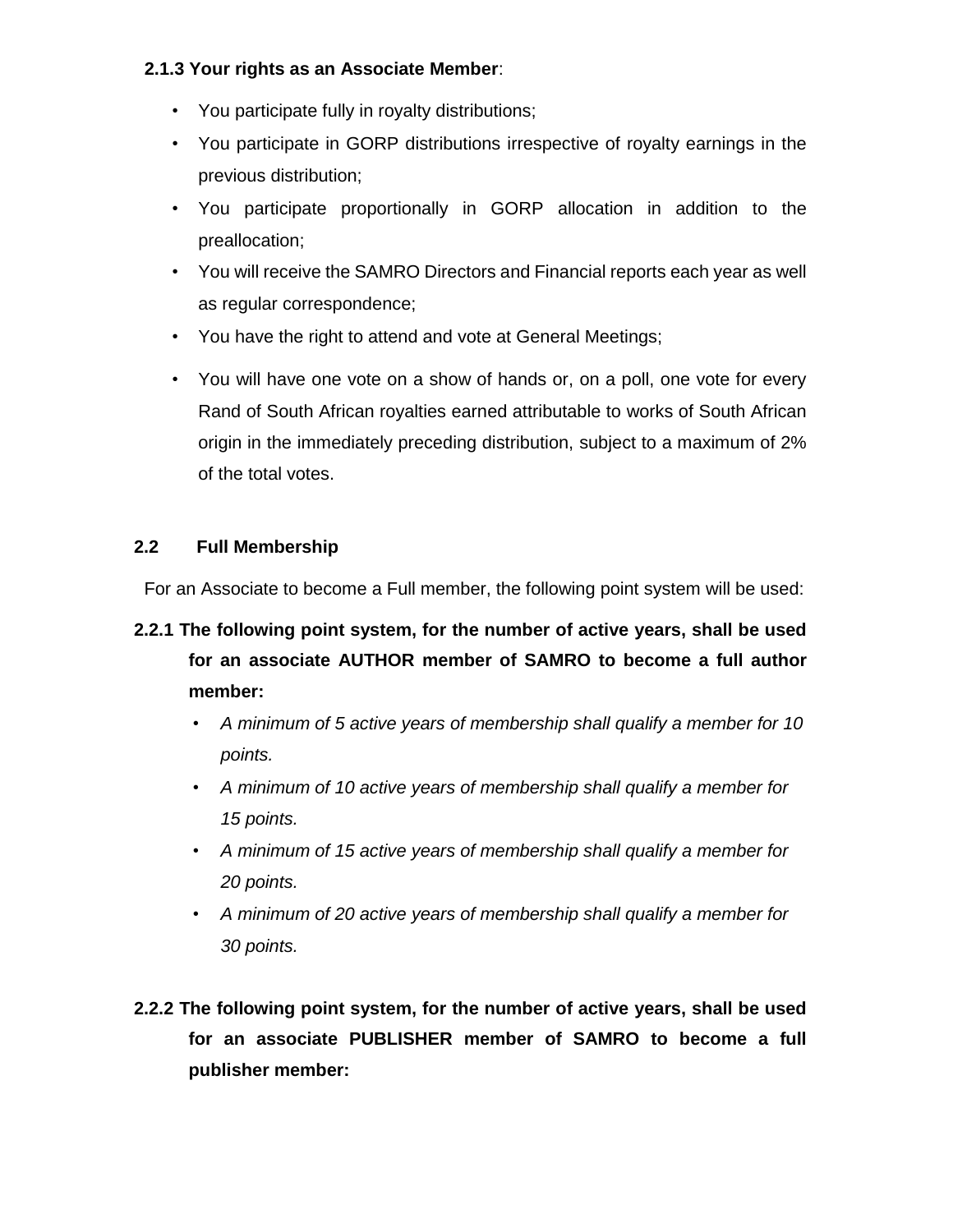- *A minimum of 5 active years of membership shall qualify a member for 10 points.*
- *A minimum of 10 active years of membership shall qualify a member for 15 points.*
- *A minimum of 15 active years of membership shall qualify a member for 20 points.*
- *A minimum of 20 active years of membership shall qualify a member for 30 points.*

# **2.2.3 The following point system, for documented musical works, shall be used for an associate AUTHOR member of SAMRO to become a full author member:**

- *A minimum of 60 musical works documented with SAMRO shall qualify a member for 10 points.*
- *A minimum of 90 musical works documented with SAMRO shall qualify a member for 15 points.*
- *A minimum of 140 musical works documented with SAMRO shall qualify a member for 20 points.*
- *A minimum of 190 musical works documented with SAMRO shall qualify a member for 30 points.*

# **2.2.4 The following point system, for documented musical works, shall be used for an associate PUBLISHER member of SAMRO to become a full publisher member:**

- *A minimum of 700 musical works documented with SAMRO shall qualify a member for 10 points.*
- *A minimum of 1000 musical works documented with SAMRO shall qualify a member for 15 points.*
- *A minimum of 1500 musical works documented with SAMRO shall qualify a member for 20 points.*
- *A minimum of 2000 musical works documented with SAMRO shall qualify a member for 30 points.*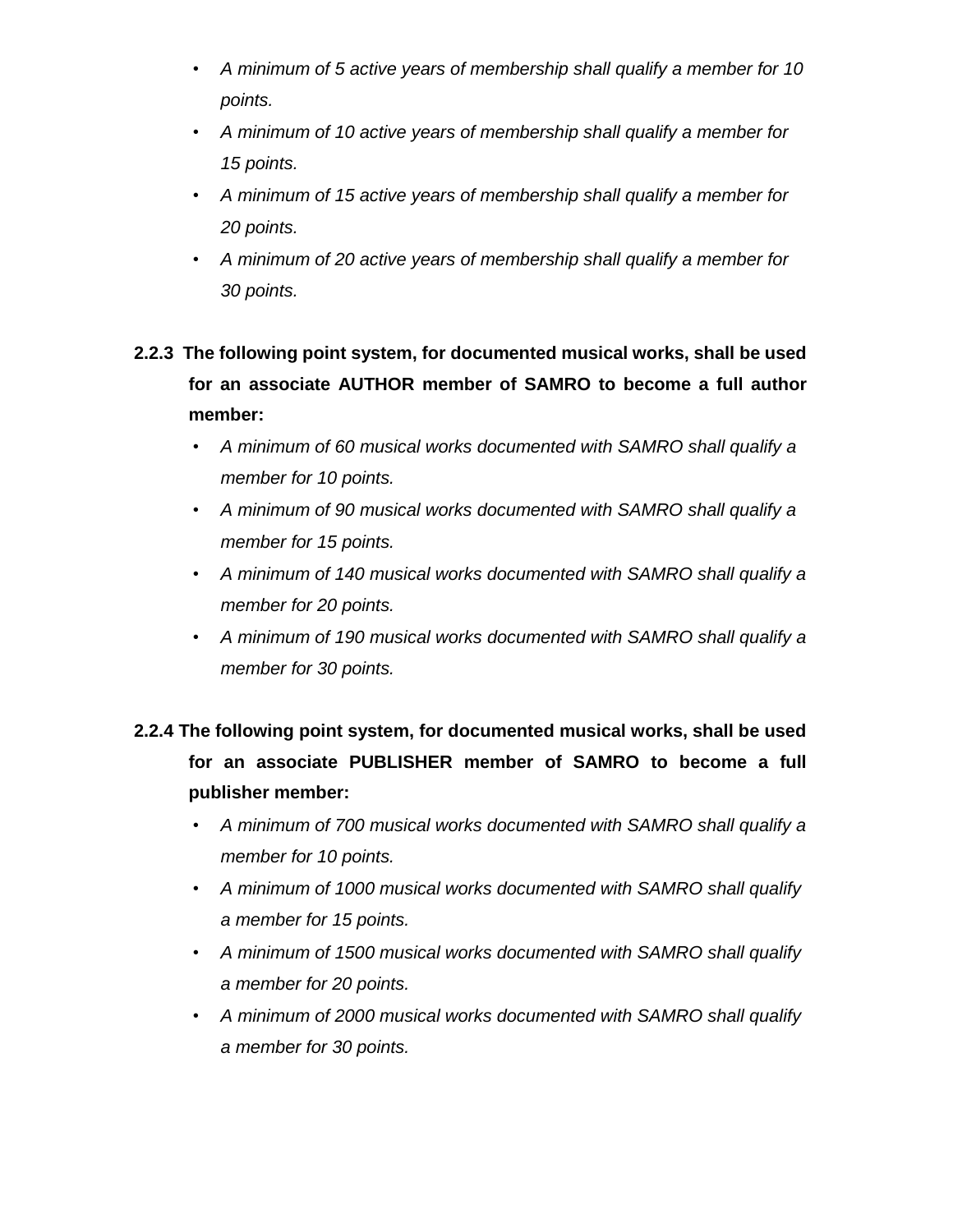# **2.2.5 The following point system, for the lowest yearly earning, shall be used for an associate AUTHOR member of SAMRO to become a full author member:**

- *A minimum lowest yearly earning over the 3 (three) preceding years of R 10 000 shall qualify a member for 10 points.*
- *A minimum lowest yearly earning over the 3 (three) preceding years of R 20 000 shall qualify a member for 20 points.*
- *A minimum lowest yearly earning over the 3 (three) preceding years of R 30 000 shall qualify a member for 30 points.*
- *A minimum lowest yearly earning over the 3 (three) preceding years of R 50 000 shall qualify a member for 40 points.*

# **2.2.6 The following point system, for the lowest yearly earning, shall be used for an associate publisher member of SAMRO to become a full publisher member:**

- *A minimum lowest yearly earning over the 3 (three) preceding years of R 50 000 shall qualify a member for 10 points.*
- *A minimum lowest yearly earning over the 3 (three) preceding years of R 100 000 shall qualify a member for 20 points.*
- *A minimum lowest yearly earning over the 3 (three) preceding years of R 150 000 shall qualify a member for 30 points.*
- *A minimum lowest yearly earning over the 3 (three) preceding years of R 250 000 shall qualify a member for 40 points.*

## **2.2.1 Your rights as a Full Member**

- You participate fully in royalty distributions;
- You participate in GORP distributions irrespective of royalty earnings in the previous distribution;
- You participate proportionally in GORP allocation in addition to the preallocation;
- You will receive our Directors and Financial reports each year as well as regular correspondence;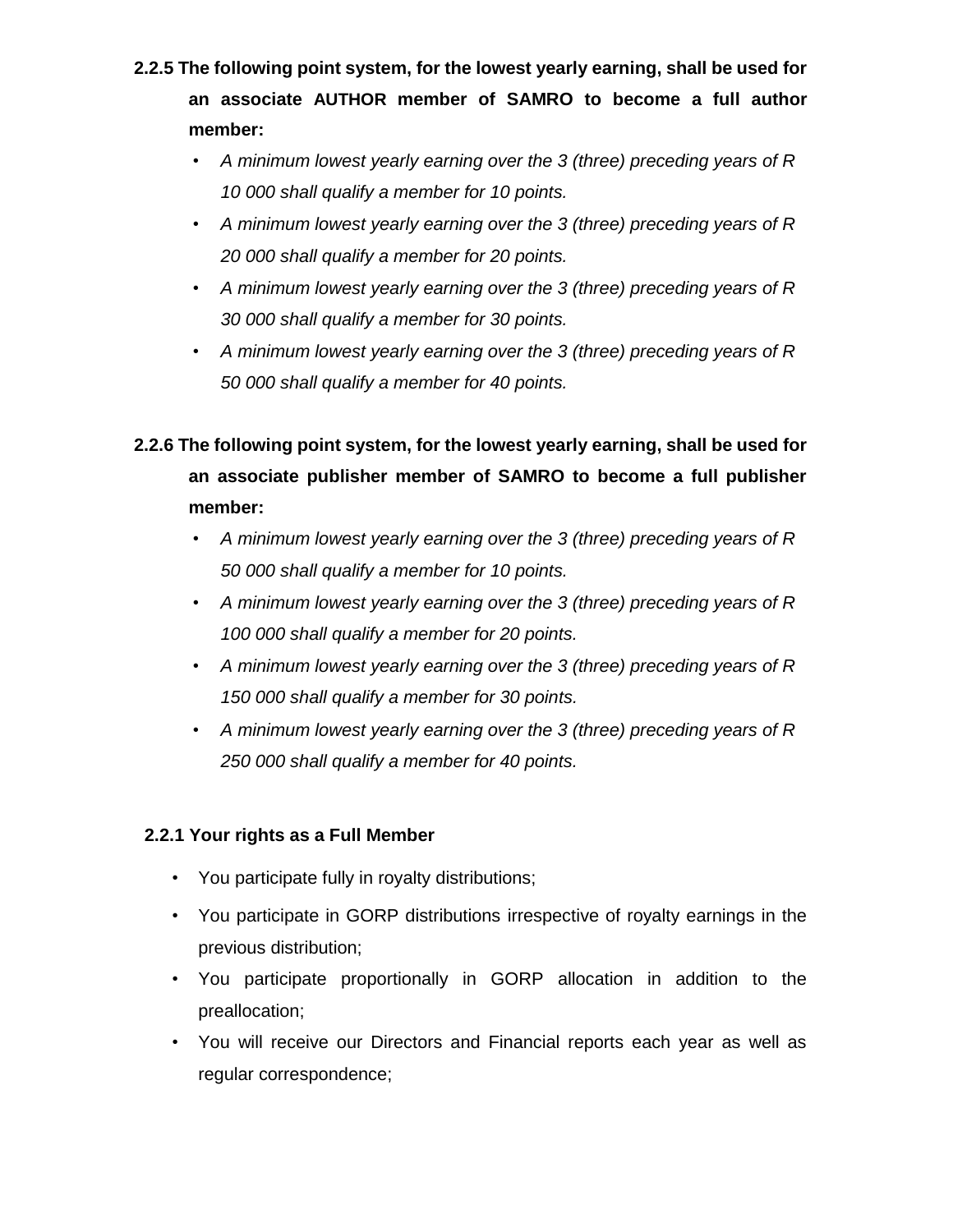- You have the right to attend and vote at the General Meeting;
- You will have one vote on a show of hands or, on a poll one vote for every rand of South African Royalties earned attributable to works of South African origin in the immediately preceding distribution, subject to a maximum of 2% of the total votes; and
- You are eligible to be elected as a SAMRO Board member.

#### **3. When Does SAMRO Membership Cease?**

#### **3.1 Termination of Membership by the Member**

You can resign from SAMRO in terms of clause 8 of the MOI. For more information, please contact our Member Services division.

### **3.2 Termination of Membership by SAMRO**

If the Board of Directors plans to cancel your membership, you will be given notice at least 3 (three) months before the Board's meeting at which the matter will be considered.

#### **3.3 Transfer of Membership**

Members may elect to transfer their membership from SAMRO to any CISAC affiliated society of their choice. Transfer of membership will be delayed if the member has outstanding obligations to SAMRO.

### **3.4 Termination Subsequent to the Death of a Member**

When an author or successor member dies, there are several procedures that are followed. If the member has left instruction in a Will as to what to do with their copyright/royalties, SAMRO acts in such a manner that the royalties are paid as set out in a deceased member's Will. It is important to note that a deceased member's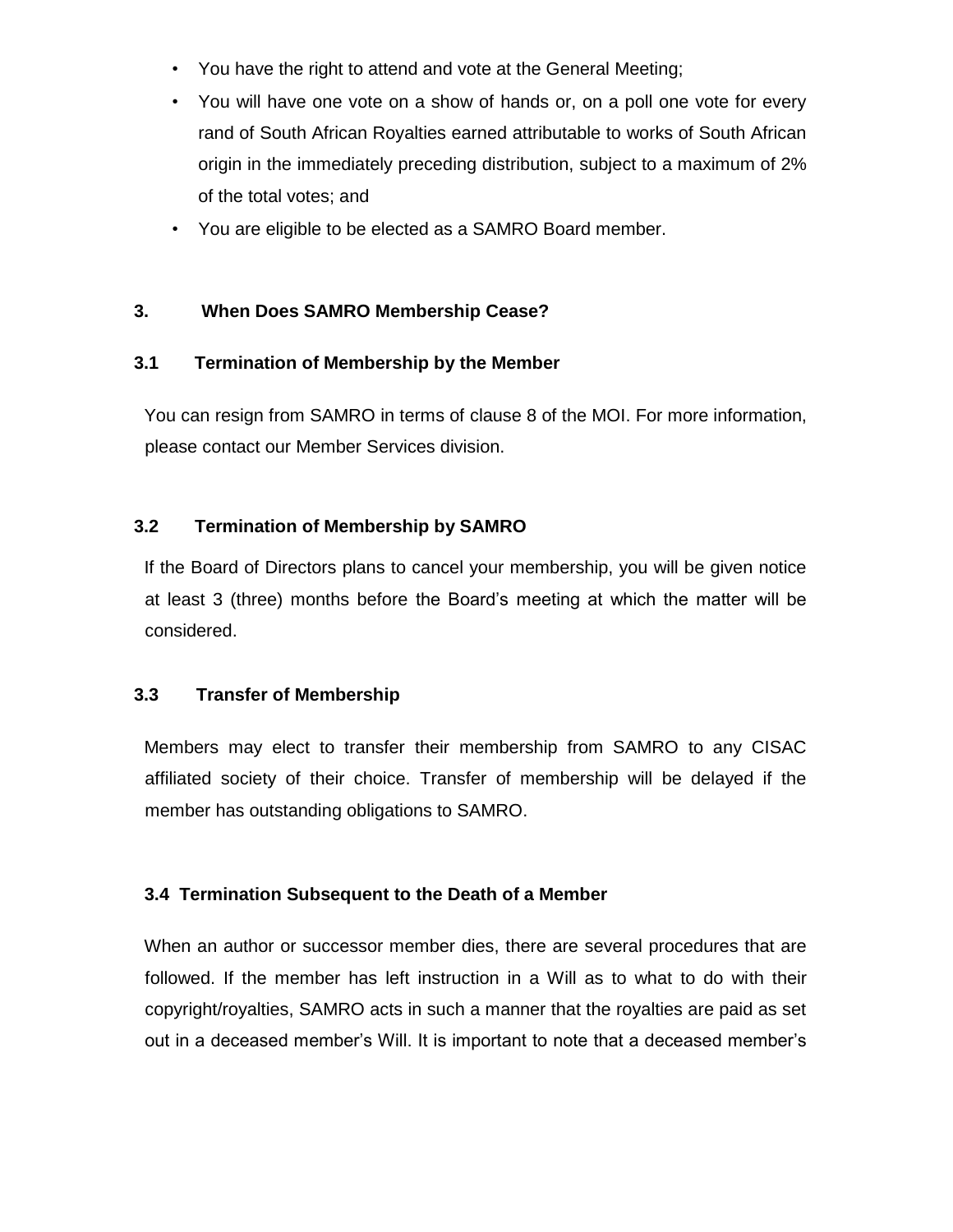copyright can continue to be represented by SAMRO for 50 years after the member's death.

## **3. Successor Membership**

When an author member has died, the deceased member's immediate family must report the death and lodge the death certificate with SAMRO. We need to know as soon as possible when a member dies, so that we can establish to whom future royalties should be paid. SAMRO will pay royalties to the beneficiaries, as stated in the Will or the letter from the Master of the High Court, and their subsequent heirs until expiration of the copyright in the musical works.

Successors to associate or full members are admitted as associate or full members. Once they have been admitted, associate successor members can be promoted to full successor membership in the same way as author members, can be promoted to full membership.

SAMRO will pay royalties to the lawful beneficiary. If a deceased member's Will states that the royalties should be shared equally between, for example three children, the children will normally become the successor members. Sometimes the beneficiaries of a Will may tell us to pay a portion of the royalties to another party.

If the deceased member did not leave a Will, the law will determine who inherits the deceased member's assets, including the deceased member's copyrights and royalty payments from SAMRO.

Author members are encouraged to ensure that they draw up valid Wills giving instructions as to what should be done with their copyrights / royalties. Members should also let their families or legal advisers know that they should contact SAMRO upon the member's death.

## **4. The SAMRO Retirement Annuity Fund**

At the establishment of SAMRO in 1962, its Board felt that, as soon as the finances of the organisation would make it possible, provision should be made for its members in their old age, and also for the bereaved dependents in case of the death of a member.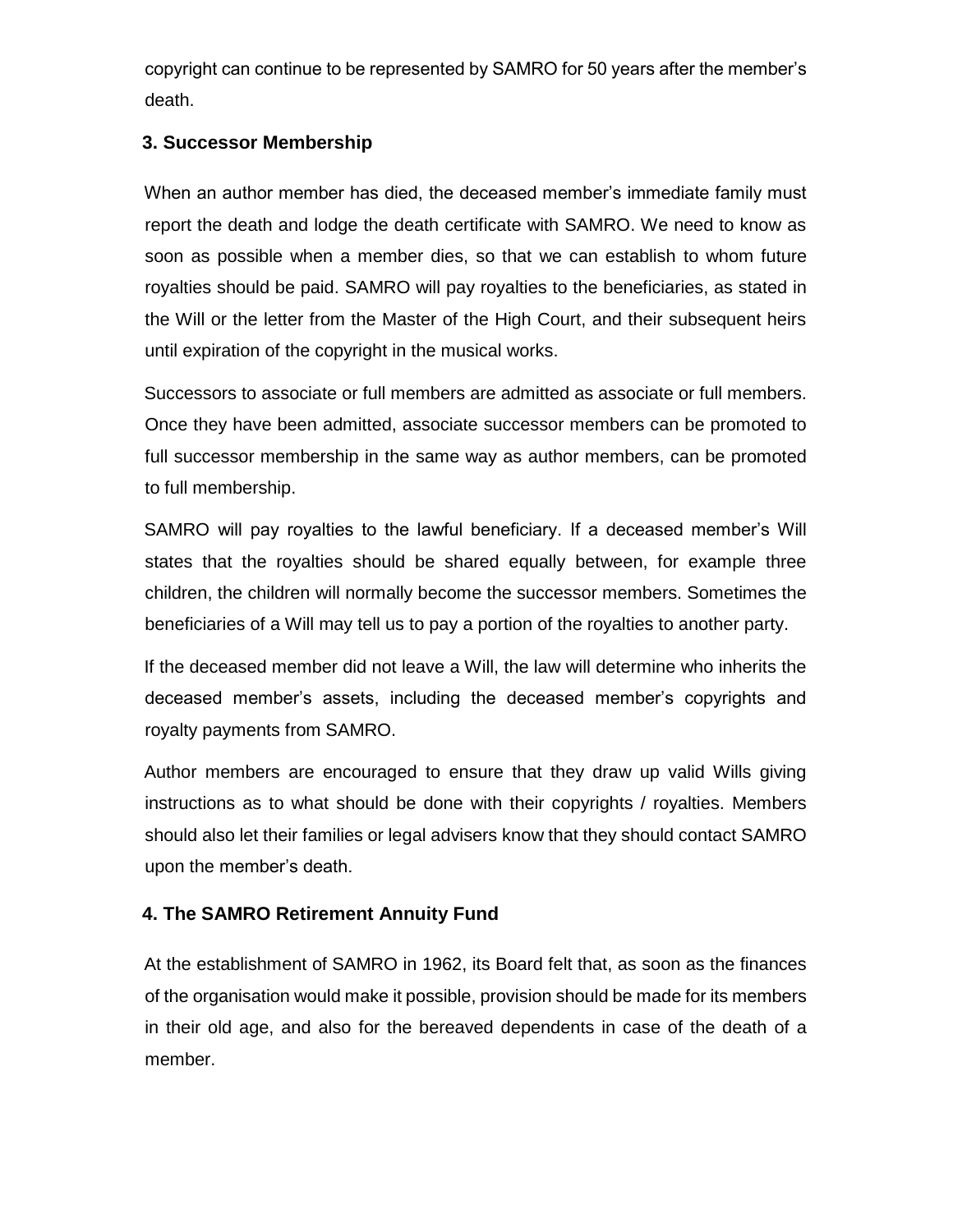Such a step became possible in 1969 thought a farsighted provision adopted by the international sighted provision adopted by CISAC of which SAMRO is a member. According to that provision in its reciprocal agreements, every member-organisation is authorised to retain a small portion of its distributable royalties to devote to two purposes only – the provision of pensions or similar assistance for its members, and the encouragement of the national arts.

Taking advantage of the concession, SAMRO established the SAMRO Retirement Annuity Fund ("SRAF") for its members, which was duly registered by the Registrar of Pension Funds in the terms of the Pension Funds Act of 1956.

The creation of SRAF was an important and historical development, as it was the first of its kind in Southern Africa. For the first time, provision was made for Southern Africa's composers and authors of music in their old age.

SRAF is registered in terms of the Pension Funds' Act as a non-contributory retirement annuity fund.

Composer/author members of SAMRO under the age of 70 years become eligible for membership of the Fund once they have received their first royalty credit in one of SAMRO's annual distributions of performing royalties. At the end of that year they are automatically elected as members of the Fund when the first allocation as the contribution on their behalf is made by SAMRO to the fund. The allocations of the contributions to members are made in the proportion of their royalty earnings, as explained in more detail under the heading contributions below. An account is then opened in the new member's name in the books of the fund, and all contributions by SAMRO on behalf of the members thereafter credited to that account. When a member decides to retire, the monies in the account is devoted to provide an annuity or "pension"; should the member die before retirement, the benefits go to the dependants, or are distributed in terms of the member's will.

#### **5.1 Retirement**

A composer/author never really "retires". For the purposes of SRAF, retirement must be deemed to take place at some point. In terms of SRAF Rules, drafted under the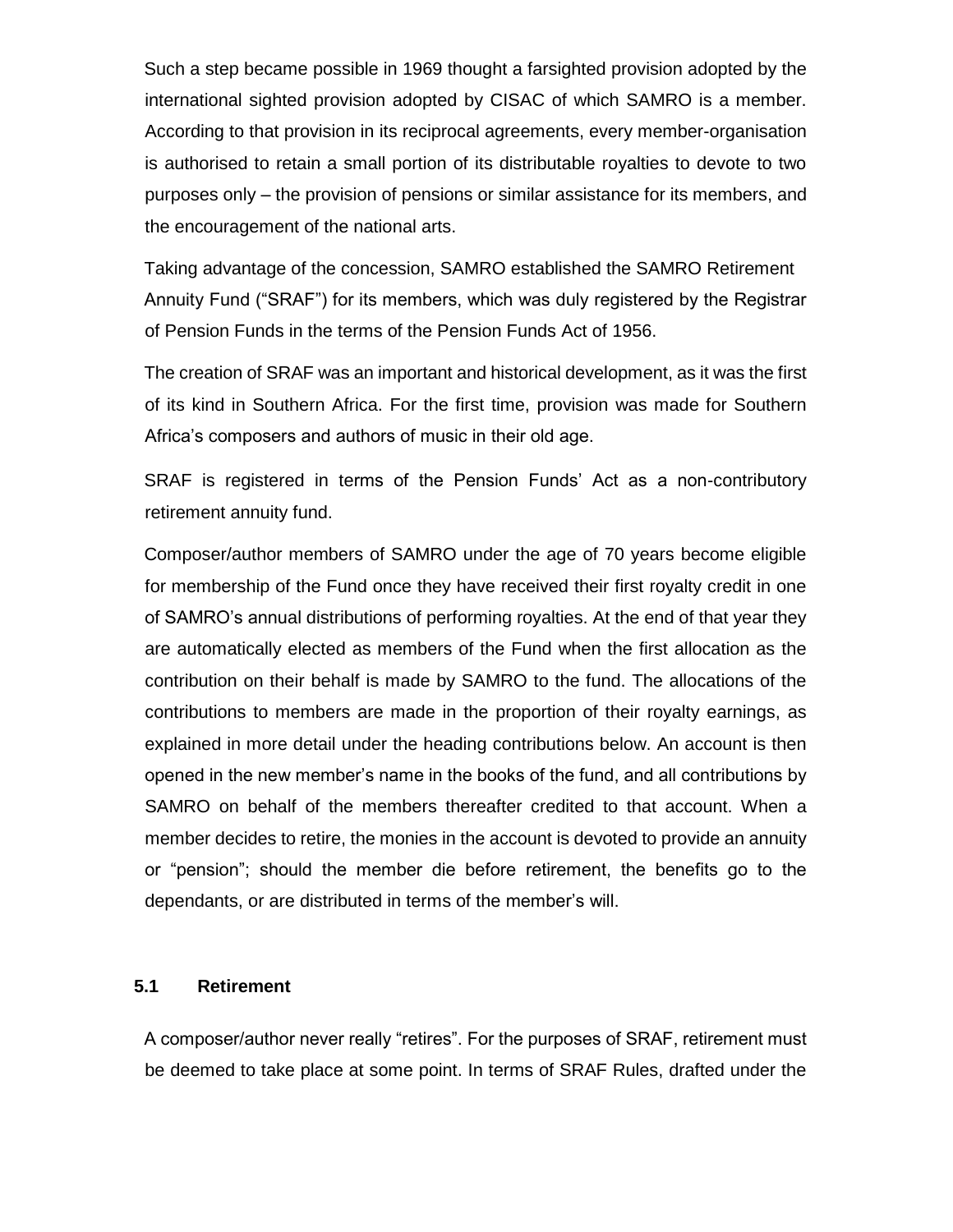Pension Funds Act, retirement *may not take place before the age of 55 and must take place not later than the age of 70*. A member, may, therefore, elect to receive a 'pension" at any time after the age of 55. Once members have retired, *no further contributions can be made by SAMRO on their behalf to SRAF, and they can receive no further benefits from SRAF*.

For the guidance of members who may be considering "retirement", it is important to note that in terms of SRAF Rules and current legislation, members may not draw the full amount of their account in cash. They may draw a maximum of one-third in cash.

For the balance (two thirds), an annuity must be purchased from a registered life assurance company. Only if the full amount of the account cannot provide an annuity of at least R 1 800 per year, then the member may draw the full amount of the account in cash.

When a member retries from SRAF, their membership of SAMRO remains unaffected. When performance of works accrue royalties and GORP earnings will still take place in the normal manner.

As explained above, SRAF is wholly financed from the monies available to SAMRO in terms of the CISAC provision already mentioned, and the annual contributions to SRAF made by SAMRO on behalf of its members. It is important to remember that, monies may be used only for the purpose of providing pensions or similar assistance to SAMRO's members, and for no other purpose. SRAF is, therefore, totally noncontributory from the side of the members.

#### **5.2 Income Tax Effect of Contributions**

For income tax purposes the annual amount allocated as a contribution of a member should be shown by him as income from SAMRO in the same way as his annual distribution credit. The amount must, however, then again be shown as a deduction, being a current contribution to an approved retirement annuity fund. The net effect should be nil, as it amounts merely to an addition followed by a corresponding deduction. The only case where there may be tax effect would be where a member's total contributions to all pension and retirement annuity funds to which he may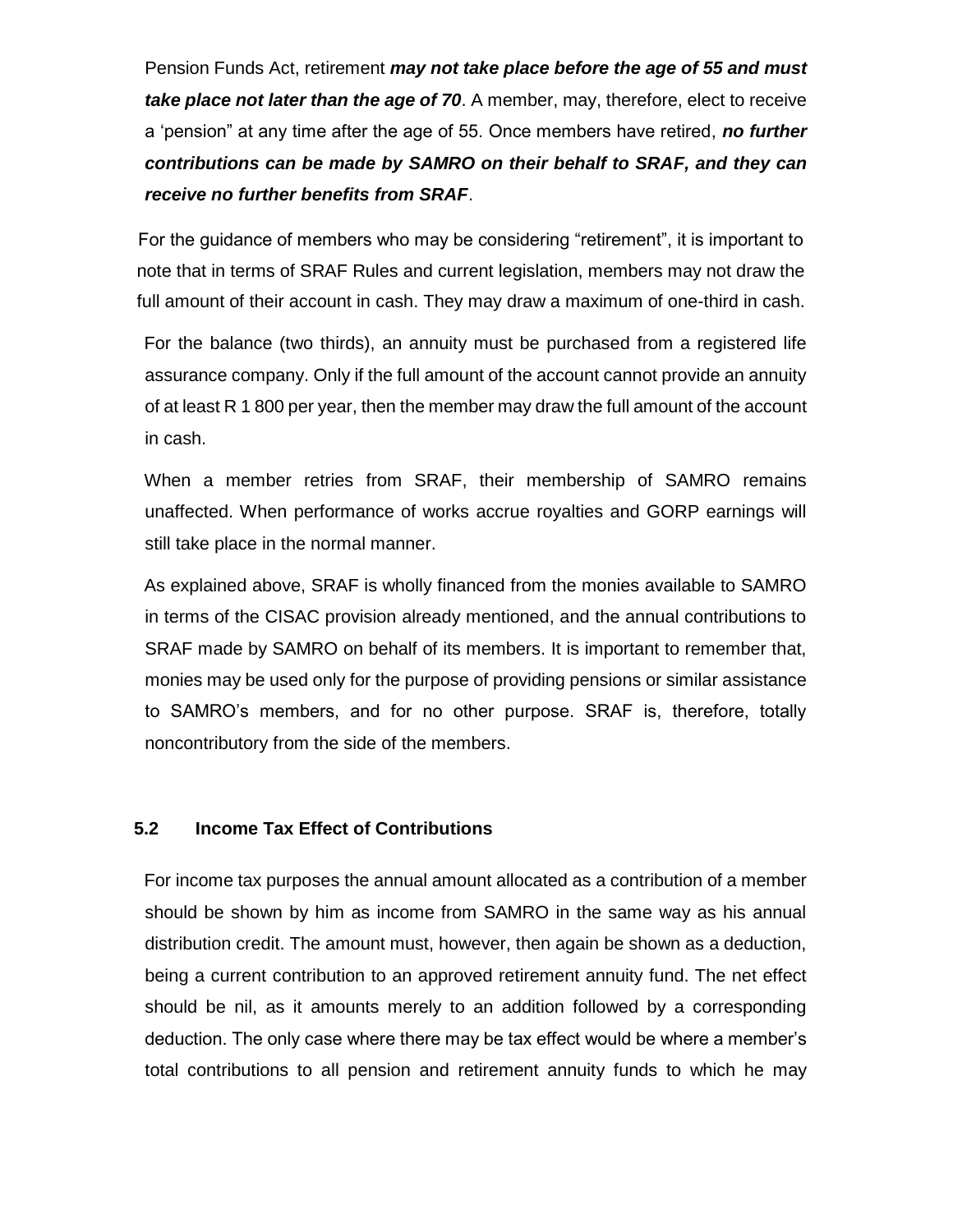belong, including SRAF, exceed the limits set by Income tax legislation for the relevant year.

### **5.3 Administration**

The administration of SRAF is handled by SAMRO. As SRAF has to carry its own expenses in terms of its Rules, SAMRO charges the Fund an annual administration fee for this service. This fee amounts to a percentage of the contributions allocated to members. The administration fee forms part of SAMRO's income and accordingly again accrues to SAMRO's members and affiliated societies in SAMRO's annual distributions as non-royalty revenue.

### **5.4 Guidelines and Regulations of SRAF**

Copies of the Fund's Rules and Regulations and other relevant information may be obtained from the Fund's Secretary who may be contacted at the following address:

SAMRO Retirement Annuity Fund

P O Box 31609

Braamfontein 2017.

## **5. SAMRO Funeral Benefit Scheme**

Over the years it was felt by various groups of members that SAMRO should consider the establishment of a scheme specifically dedicated to provision for expenses associated with the funeral of a member or his/her direct family. SAMRO's Board of Directors felt that it was possible to finance the establishment of such a scheme out of the CISAC Provision.

The funeral benefits cover provided by the Scheme currently extends to SAMRO's writer members under the age of 75 years, irrespective of whether they are members of the SRAF or not, as well as their spouse and children.

The scheme is currently administered by KaNzimande Funerals,underwritten by RMA Insurance Company who provide the funeral cover for author / composer members of SAMRO eligible to participate in the scheme.